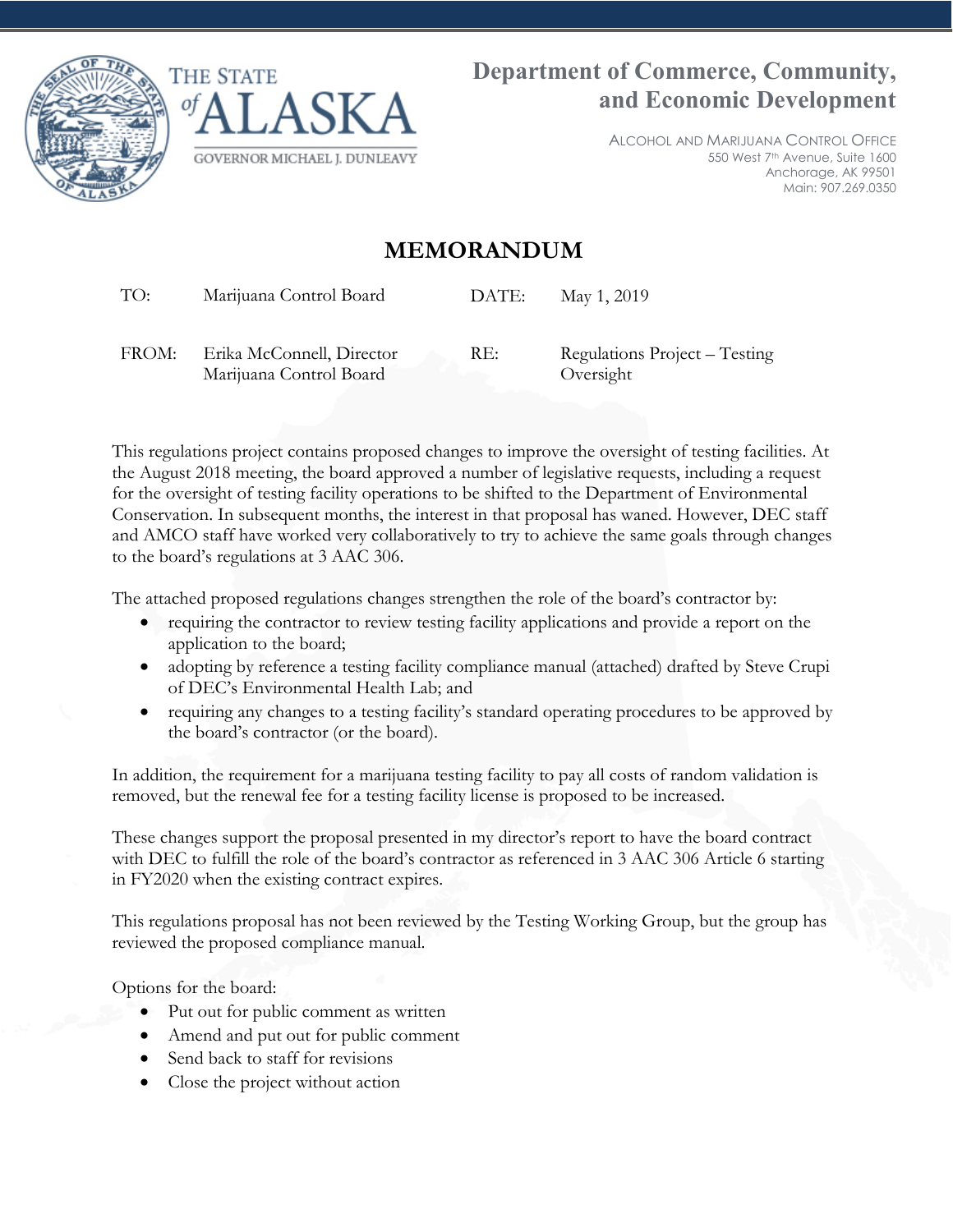3 AAC 306.100(d) is amended to read:

(d) The annual license or endorsement fee, to be paid with each application for a new marijuana establishment facility license or endorsement and each license or endorsement renewal application is

(1) for a new retail marijuana store license, \$5,000, and for a renewed retail marijuana store license, \$7,000;

(2) for a new limited marijuana cultivation facility license, \$1,000, and for a renewed limited marijuana cultivation facility license, \$1,400;

(3) for a new standard marijuana cultivation facility license, \$5,000, and for a renewed standard marijuana cultivation facility license, \$7,000;

(4) for a new marijuana concentrate manufacturing facility license, \$1,000, and for a renewed marijuana concentrate manufacturing facility license, \$2,000;

(5) for a new marijuana product manufacturing facility license, \$5,000, and for a renewed marijuana product manufacturing facility license, \$7,000;

(6) for a new marijuana testing facility license, \$1,000, and for a renewed marijuana testing facility license, **\$5,000** [\$2,000];

(7) for an onsite consumption endorsement to a retail marijuana store license,

\$2,000.

(Eff. 2/21/2016, Register 217; am 7/19/2017, Register 223; am 8/11/2018, Register 227; am

2/21/2019, Register 229; am \_\_\_/\_\_\_\_\_\_\_, Register \_\_\_\_\_) **Authority:** AS 17.38.010 AS 17.38.150 AS 17.38.200

AS 17.38.070 AS 17.38.190 AS 17.38.900 AS 17.38.121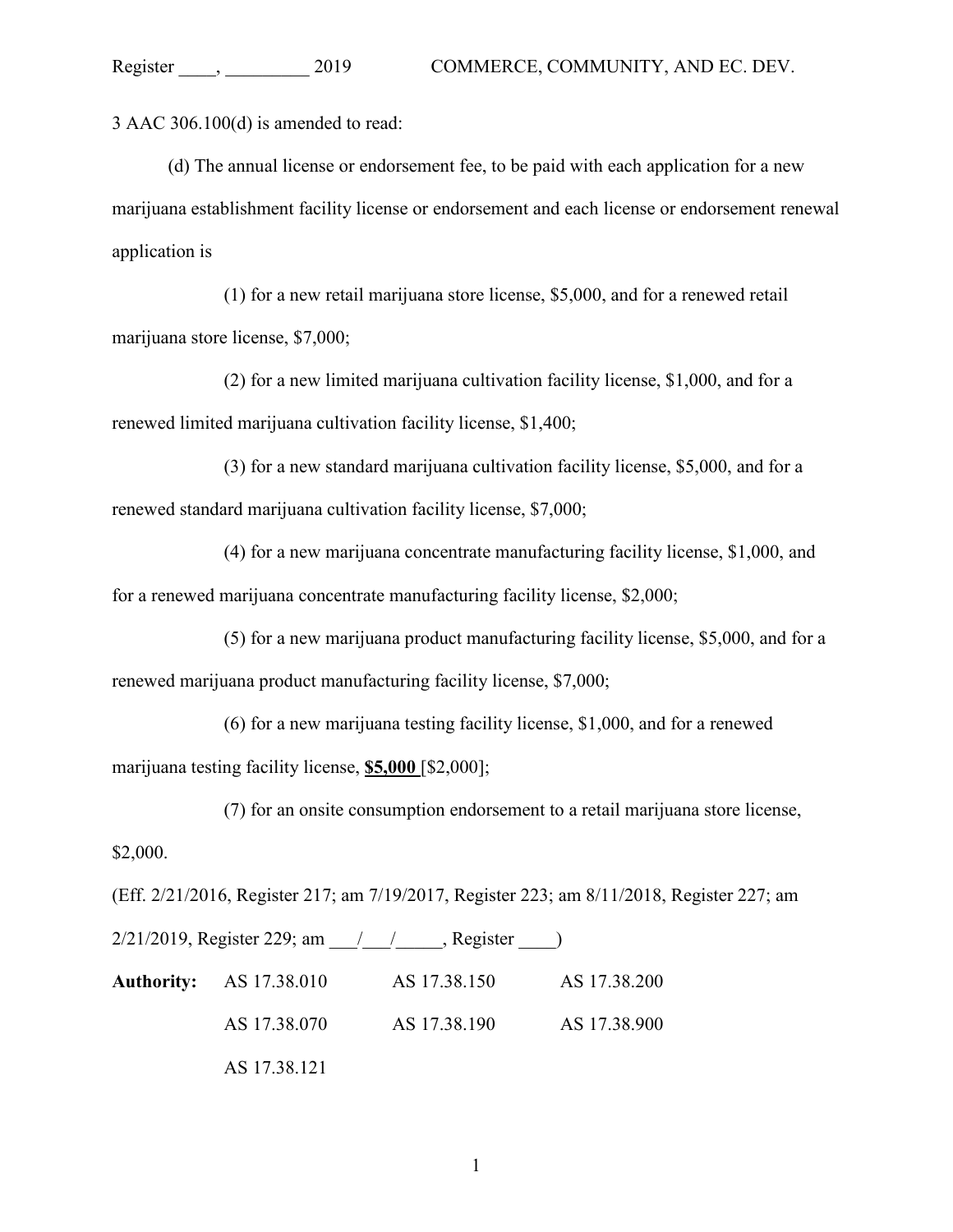3 AAC 306.620(c) is amended to read:

(c) The board will approve a marijuana testing facility license if, after the board or the board's contractor has examined the qualifications and procedures of the marijuana testing facility license applicant **and documented the conclusions of the examination in a written report**, the board finds them generally in compliance with good laboratory practices **and their application meets the requirements of this section**. Nothing in AS 17.38 or this chapter constitutes a board guarantee that a licensed marijuana testing facility can or will protect the public from all potential hazards of marijuana including microbials, poisons or toxins, residual solvents, pesticides, or other contaminants.

(Eff. 2/21/2016, Register 217; am \_\_\_/\_\_\_/\_\_\_\_\_, Register \_\_\_\_\_) **Authority:** AS 17.38.010 AS 17.38.150 AS 17.38.200 AS 17.38.070 AS 17.38.190 AS 17.38.900 AS 17.38.121

3 AAC 306.635(a) is amended to read:

(a) An applicant for a marijuana testing facility license and a licensed marijuana testing facility shall

(1) use as guidelines or references for testing methodologies

(A) the American Herbal Pharmacopoeia's Cannabis Inflorescence:

Standards of Identity, Analysis, and Quality Control, Revision 2014, adopted by reference; and

(B) the United Nations Office on Drugs and Crime's Recommended Methods for the Identification and Analysis of Cannabis and Cannabis Products: Manual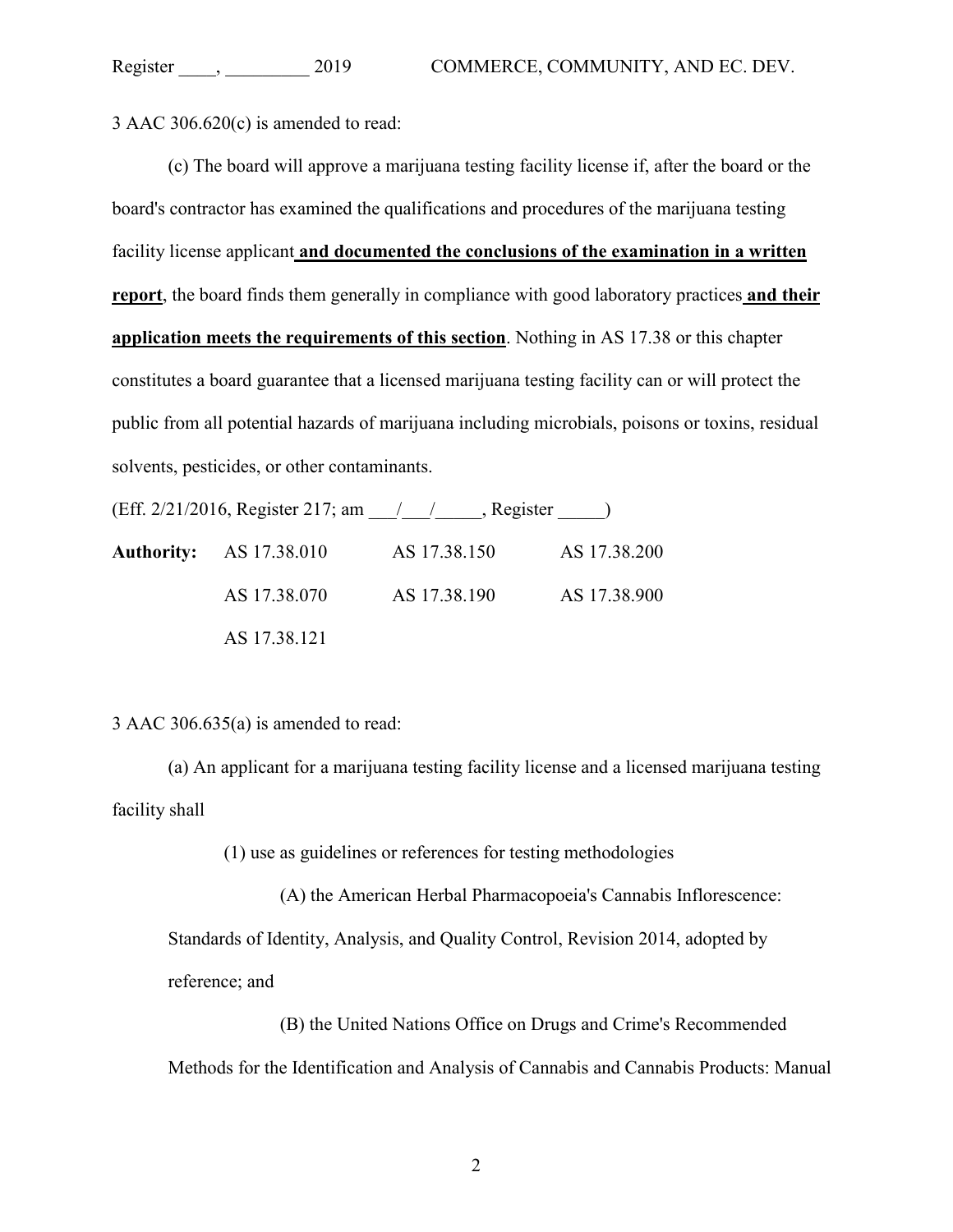for Use by National Drug Analysis Laboratories, dated 2009 and adopted by reference; and

(2) notify the board of any alternative scientifically valid testing methodology the marijuana testing facility proposes to use for any laboratory test it conducts; the board may require third-party validation of any monograph, peer-reviewed scientific journal article, or analytical method the marijuana testing facility proposes to follow to ensure the methodology produces comparable and accurate results**; and**

# **(3) comply with the Marijuana Testing Facility Compliance Manual, dated 2019 and adopted by reference; a marijuana testing facility whose license was first issued prior to [effective date] shall comply with this subsection by [effective date + six months]**.

#### 3 AAC 306.635(c) is amended to read:

(c) The board or the board's contractor may inspect the practices, procedures, and programs adopted, followed, and maintained by the applicant or the licensed marijuana testing facility and may examine all records of the applicant or the licensed marijuana testing facility that are related to the inspection. The board may require an applicant or a licensed marijuana testing facility to have an independent third party inspect and monitor laboratory operations to assess testing competency and the marijuana testing facility's compliance with its quality program. The board may require random validation of a marijuana testing facility's execution of each testing methodology the facility uses. [THE MARIJUANA TESTING FACILITY SHALL PAY ALL COSTS OF VALIDATION.] (Eff.  $2/21/2016$ , Register 217; am  $\qquad / \qquad$ , Register  $\qquad$  ) **Authority:** AS 17.38.010 AS 17.38.150 AS 17.38.200 AS 17.38.070 AS 17.38.190 AS 17.38.900

3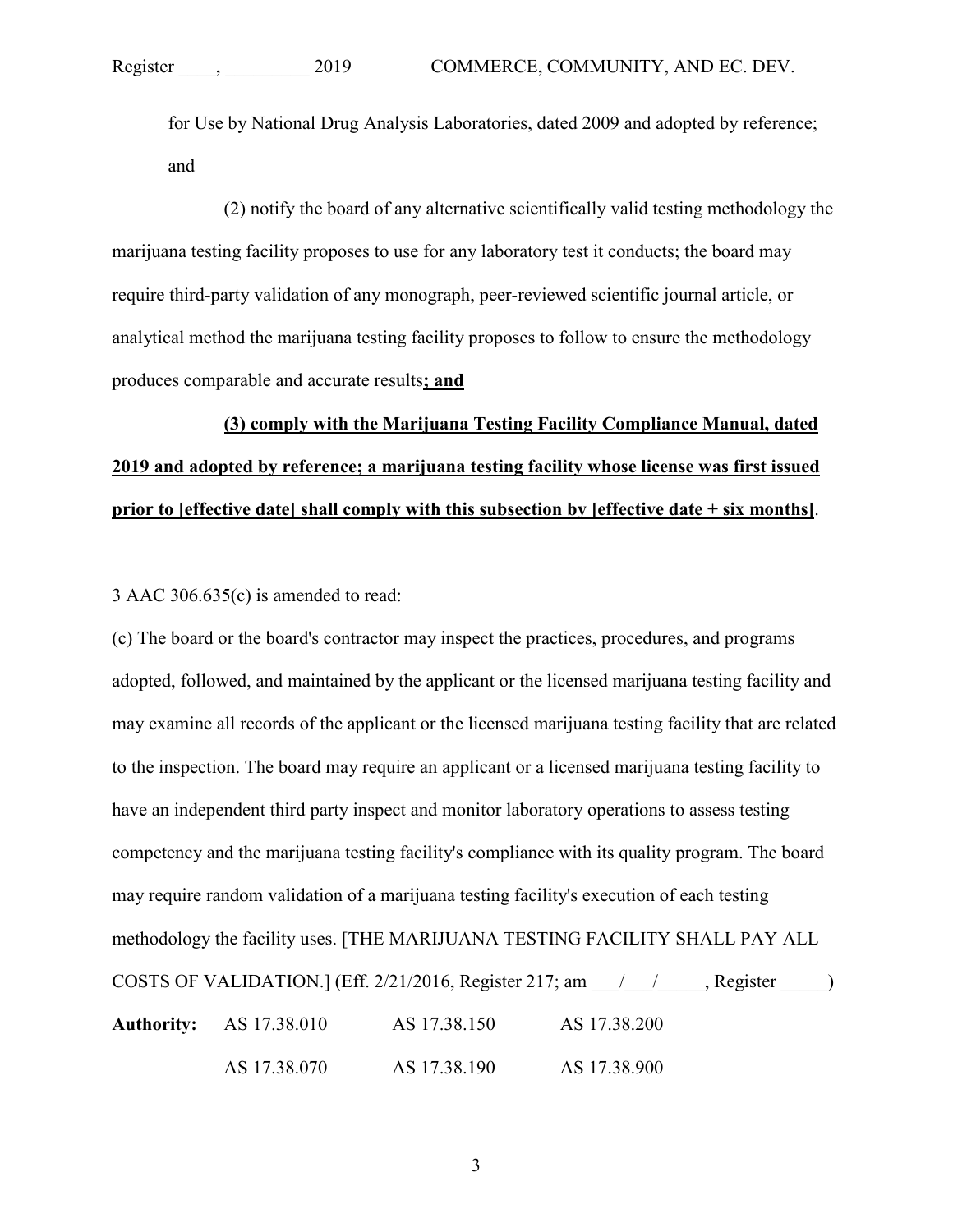AS 17.38.121

3 AAC 306.640(b) is amended to read:

(b) The scientific director of a marijuana testing facility shall approve, sign, and date each standard operating procedure, and each revision to any standard operating procedure. **Each revision to any standard operating procedure shall be provided to the board within 10 days of approval by the scientific director for review by the board or the board's contractor. The revised standard operating procedure shall not be implemented until approved by the board or the board's contractor.** (Eff. 2/21/2016, Register 217; am  $\frac{1}{\sqrt{2}}$ , Register

 $\overline{\phantom{a}}$ 

| <b>Authority:</b> AS 17.38.010 | AS 17.38.150 | AS 17.38.200 |
|--------------------------------|--------------|--------------|
| AS 17.38.070                   | AS 17.38.190 | AS 17.38.900 |
| AS 17.38.121                   |              |              |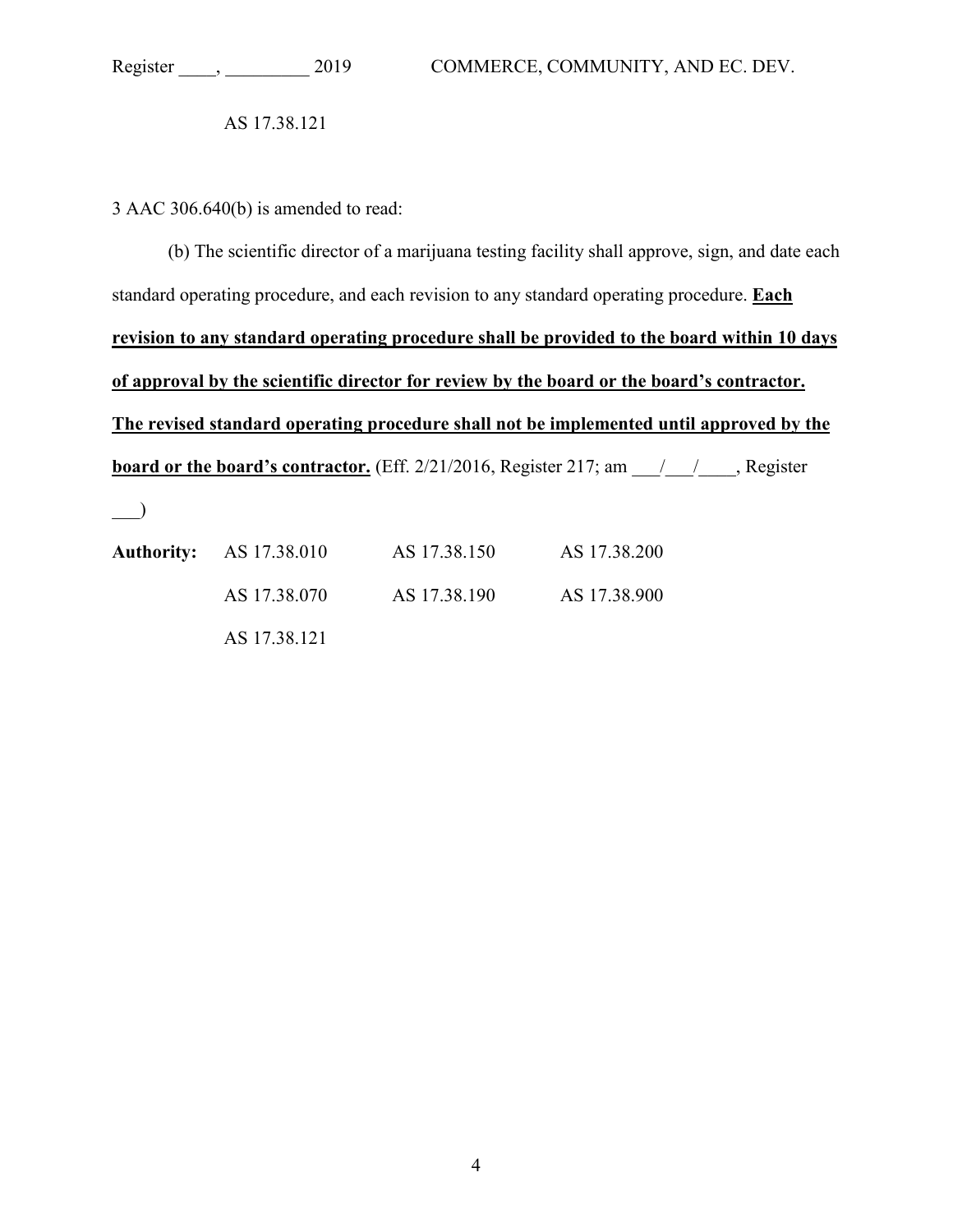## **CANNABIS TESTING LABORATORY GUIDANCE DOCUMENT**

#### **Prepared for:**

Alcohol Marijuana Control Office (AMCO) 550 W. 7th Ave., Suite 1600 Anchorage, AK 99501

#### **Prepared by:**

AMCO Technical Working Group

March 20, 2019 DRAFT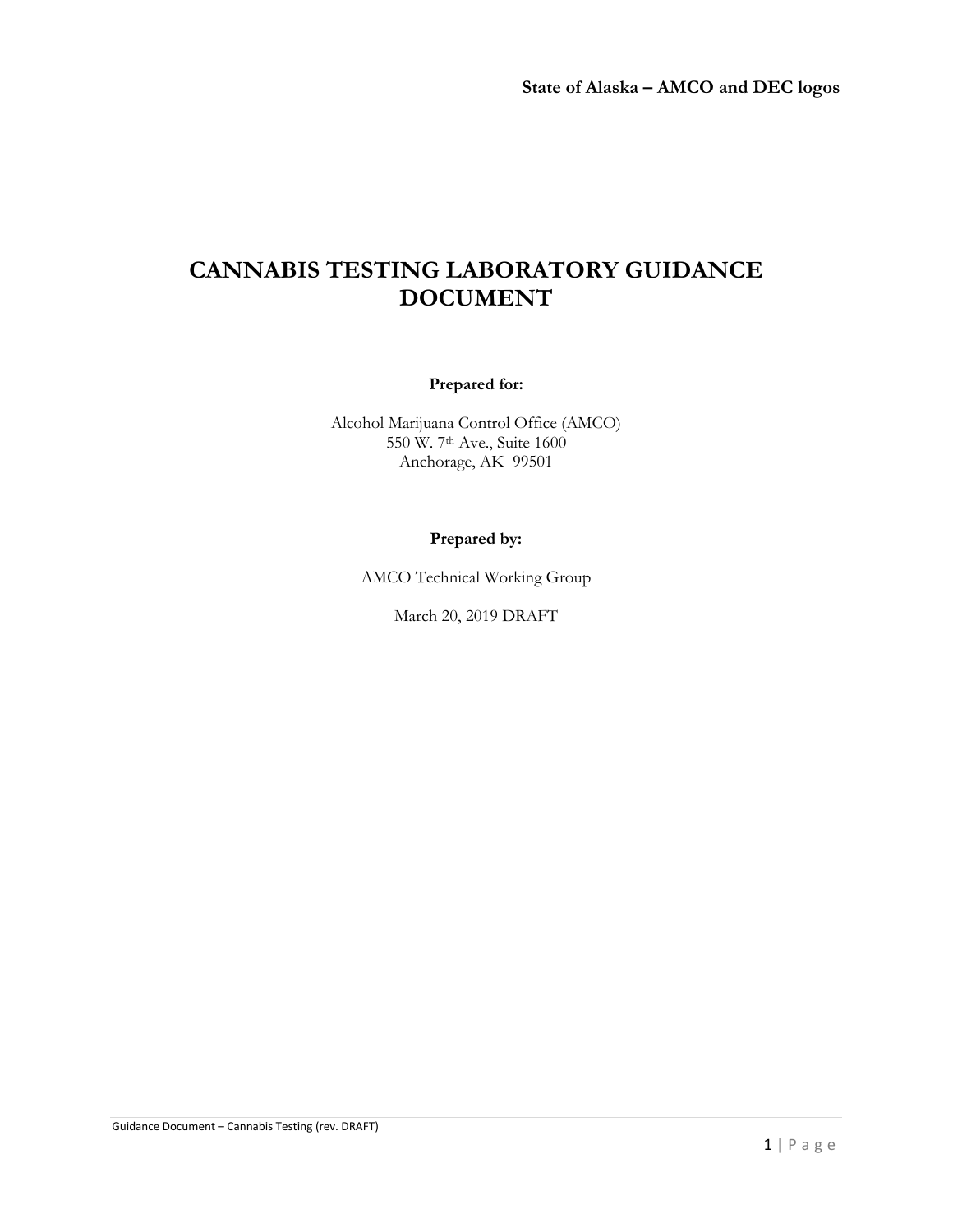## **Introduction**

Purpose and Scope

The purpose of this document is to establish a guideline for laboratories performing cannabis industry-related testing. Matrices may include, but are not limited to cannabis plant material, concentrates, consumables, Definitions

**Accuracy** – a combination of random and systematic error that assesses the difference between a result and a "true" value.

**Analyte** – a chemical compound or organism of interest.

**Analyte group** – a collection of chemical compounds or organisms consisting of similar characteristics.

**Analytical balance** – a type of balance capable of measuring sub-milligram quantities, typically 0.1 mg or better.

**Analytical staff** – employees with demonstrated competency to routinely prepare samples for testing and/or perform the testing.

**Aqueous** – a solution in which the base solvent is water.

**Audit** – a systematic and independent examination.

**Batch** – a group of samples governed by the same quality control measures and subjected to the same protocols at the same time.

**Bias** – a tendency towards or away from an expected outcome.

**Blank** – a material or container absent of a material, analyte, or organism of interest.

Calibration (CB) – the base solvent or reagent used to subject a sample to analysis that is free of the analyte of interest.

Method (MB) – a material free of the analyte of interest.

Temperature (TB) – a media utilized to determine a representative temperature for the entire space of a temperature controlled unit (e.g. sample shipment cooler, refrigerator, oven).

#### **Calibration** –

Initial calibration (ICAL) – reference material prepared at incremental concentrations to assess the range within which an instrument can predictively quantitate an analyte of interest.

Continuing calibration verification (CCV) – reference material prepared at a known concentration to determine if instrument performance is at the same level as assessed at the time of the ICAL.

Calibration Range – the concentration range within which an instrument can predictively quantitate an analyte of interest, defined by the lowest and highest possible concentrations. Ideally, it is the range of linear instrument response vs. target analyte concentration.

**Chain of custody (COC)** – trail of information that documents the sequence of custody, person or storage control, transfer, and final disposition of sample, hardcopy, or electronic evidence.

**Comparability** – demonstration of a procedure or set of procedures to generate a similar result upon changing a matrix, quality control materials, or quality control operating parameters.

**Completeness** – a measure of the extent that sample and quality controls meet data quality objectives (e.g. sensitivity requirements, quality control results within acceptance limits)

**Control Material** - {compare to reference material}

**Correlation coefficient (CC)** – a measure of the linear relationship between two or more data points differentiated by each point's concentration.

**Corrective action** – a change in policy or procedure intended to prevent a nonconformance, anomaly, or unwanted trend from recurring.

**Deficiency** – lacking something or to describe a situation or material containing less than the desired amount of a particular defining characteristic.

**Document** – contains or relays information that does not change until there is a change in policy, procedure, or related external reference material or used to record data.

**Duplicate, sample** – a second portion of a sample, subsampled in the same manner as the original sample and subjected to the same procedures as the original sample and in the same batch as the original sample.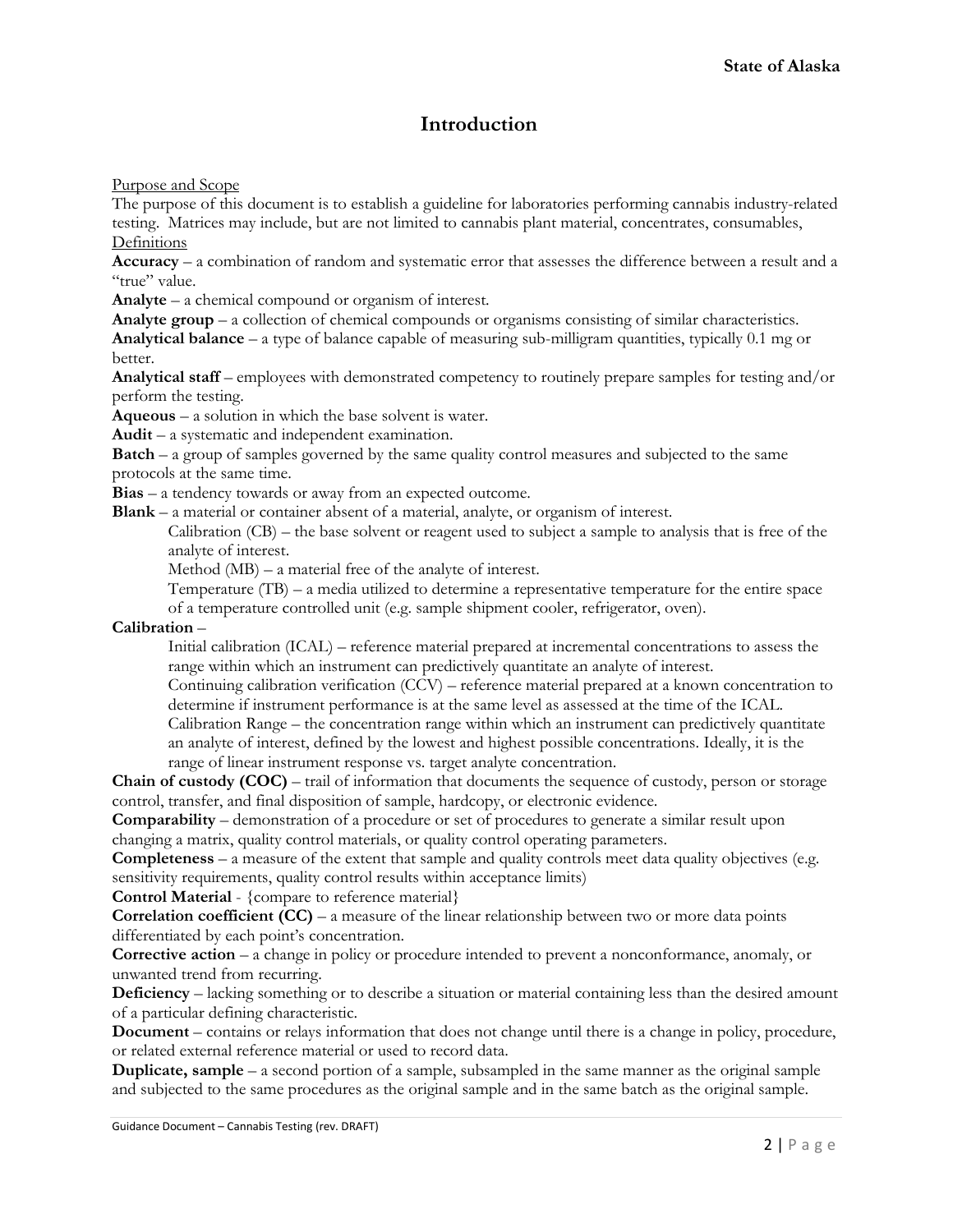**Form –** A document created by the lab to record visual observations or data. Each form must minimally contain the laboratory name, unique form ID, revision date of the form template, a title indicating the activity being documented, and initials and date of staff recording information.

**Internal standard (IS)** – a compound chemically similar to an analyte or analyte of interest, used to independently assess the effectiveness of an analytical procedure on an individual sample, control, or reference material basis and also used to quantitate an analyte of interest.

**Laboratory control sample (LCS)** – a known amount of analyte of interest or chemically similar analyte in addition to the surrogate, added to a blank matrix (i.e. a matrix that does not contain the analyte of interest but is similar in phase (i.e. aqueous, solid, organic (e.g. oil for concentrates or oregano for plants)) to test the effectiveness of a method to test for the analyte in that phase.

**Matrix** – the main material; the non-analyte components of a material

**Matrix spike (MS)** – a known amount of analyte of interest or chemically similar analyte in addition to the surrogate, added to an aliquot of a sample to test the effectiveness of a method to test for the analyte in that sample's matrix.

**Measurement uncertainty (MU)** – an indication of incomplete information of a quantitative value, indicating to what degree the value may be biased on both the low and high end.

**Method detection limit (MDL)** – the lowest quantity or concentration at which a substance or analyte can be identified with 99% confidence under a given set of conditions.

**Method reporting limit (MRL)** – the lowest quantity or concentration at which a substance or analyte can be quantitated with 99% confidence under a given set of conditions.

**Method validation** – demonstrating the effectiveness of implementing a new method, a method new to a lab, or a significant change to an existing method

**Method verification** – demonstrating the effectiveness of an existing method's ability to manage a new variable, e.g. new matrix, new location of testing, change in reagents, change in prep or testing conditions. **NIST** – National Institute of Standards and Technology

**Nonconformance** – a defect or occurrence that deviates from procedure or falls outside of acceptable limits **PARRCCS** – precision, accuracy, representativeness, reproducibility, comparability, completeness, sensitivity **Precision** – {Mean % Difference, CV/RPD,} - assess repeatability of a procedure given the same conditions, materials, and steps for each attempt. Common statistical measurements include mean percent difference, relative percent difference (RPD) and coefficient of variation (CV).

**Primary source** – a vendor that supplies reference material for instrument calibration or as the primary reference for initially identifying and/or quantifying an analyte of interest.

**Quality assurance (QA)** – the outline of quality policies and expectations that govern overall how and why a business operates.

**Quality control (QC)** – daily quality procedures or activities that are implementing a QA program.

**Quality manual (QM)** – the document that outline quality policies and expectations that govern a business. **Raw data** – original numbers collected by an instrument or original observations recorded by a technician. **Record** – input or output containing data, observations, or actual operating parameters.

**Representativeness** – demonstration of thoroughness that a particular procedure or set of procedures is characterizing a sample matrix through identification and quantitation of analytes of interest. Typically an intra-laboratory measure.

**Reproducibility** – demonstration of a procedure or set of procedures to generate the same result when employed at different labs or if implementation of a procedure change is able to achieve the same result. **Secondary source material** – a vendor that supplies reference material from a different lot than the associated primary source that is used to confirm the identity and/or quantitation of an analyte of interest determined by comparison to the primary source.

**Sensitivity** – the lowest quantity of an analyte of interest that can be observed in a sample, evaluated as part of a method validation for the ability to meet the desired data quality standards.

**Subcontract** – requesting service from an entity operated as a separate business unit.

**Surrogate** – a compound chemically similar to an analyte or analyte of interest, used to independently assess the effectiveness of the extraction and analytical procedures on an individual sample, control, or reference material basis.

Guidance Document – Cannabis Testing (rev. DRAFT)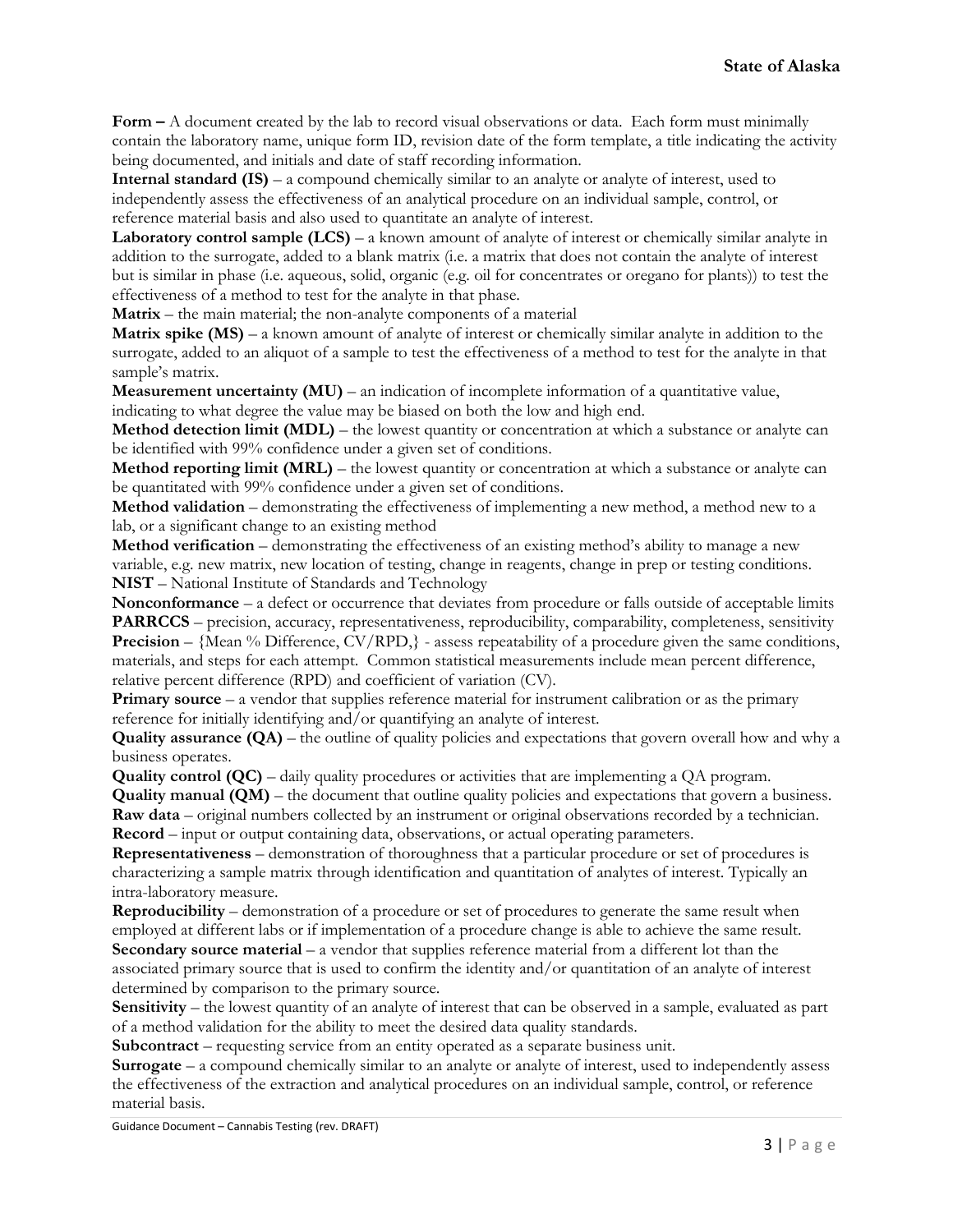## **Program Administration**

#### **Sample Receiving/Login/Storage**

A Sample Receiving SOP is required, detailing instructions and requirements for documenting the receipt of samples, such as:

- number of samples received
- the matrix or matrices received
- relinquishing and receiving signatures demonstrating custody transfer
- dates and times of sample collection
- courier delivering the samples (e.g. hand carried, commercial courier)
- verification of sample condition
- sufficient volume received for requested tests
- sample properly preserved and packaged for the tests requested
- documentation of client requested tests
- instructions for receiving samples in METRC
- instructions for reconciling weight discrepancies between METRC and throughout the pre-testing, testing, and post-testing phases of the sample.
- instructions that follow METRC requirements for transferring samples from one lab to another lab.

The SOP must explain how the laboratory tracks and manages samples from receipt, to analysis, to reporting, to storage, to disposal. The detail shall include how samples are uniquely numbered, the internal sample labeling procedures, protocols for reviewing for clerical errors, and sample login data entry errors.

Acceptance/rejection criteria are required in the SOP, including (as applicable):

- identification of who can reject samples
- administrative errors that can result in rejection
- rejection based on weight deficiencies or discrepancies
- rejection based on observations at receiving (e.g. leaking container, obvious contamination)
- procedure for handling rejected samples.

An SOP outlining sample storage procedures is also required, discussing requirements for storing samples upon receipt, during the testing process, and long term storage. Details to include are:

- temperature of storage
- dates of storage, removal of storage, return to storage
- comments (e.g. reason for removing sample)
- the security of the samples and related hardcopy and digital records documenting custody
- initials of the recorder

**Subcontracting** (*involve testing for which a laboratory does not either have the capability or the capacity. Can cover intrastate subcontracting, but inter-state subcontracting will not be covered until regulation change allowing for it, especially as pertains to legal shipping*.) Receiving lab must have AK cannabis license (*will apply to both intra-state and inter-state subcontracting. We currently don't know enough about any one State program to invoke reciprocity. Not sure comfortable using ISO17025 accreditation for reciprocity since can be variations based on State-specific requirements*). Chain of custody. If incorporate sub lab result, identify the sub lab on the report for that result and provide custody transfer documentation.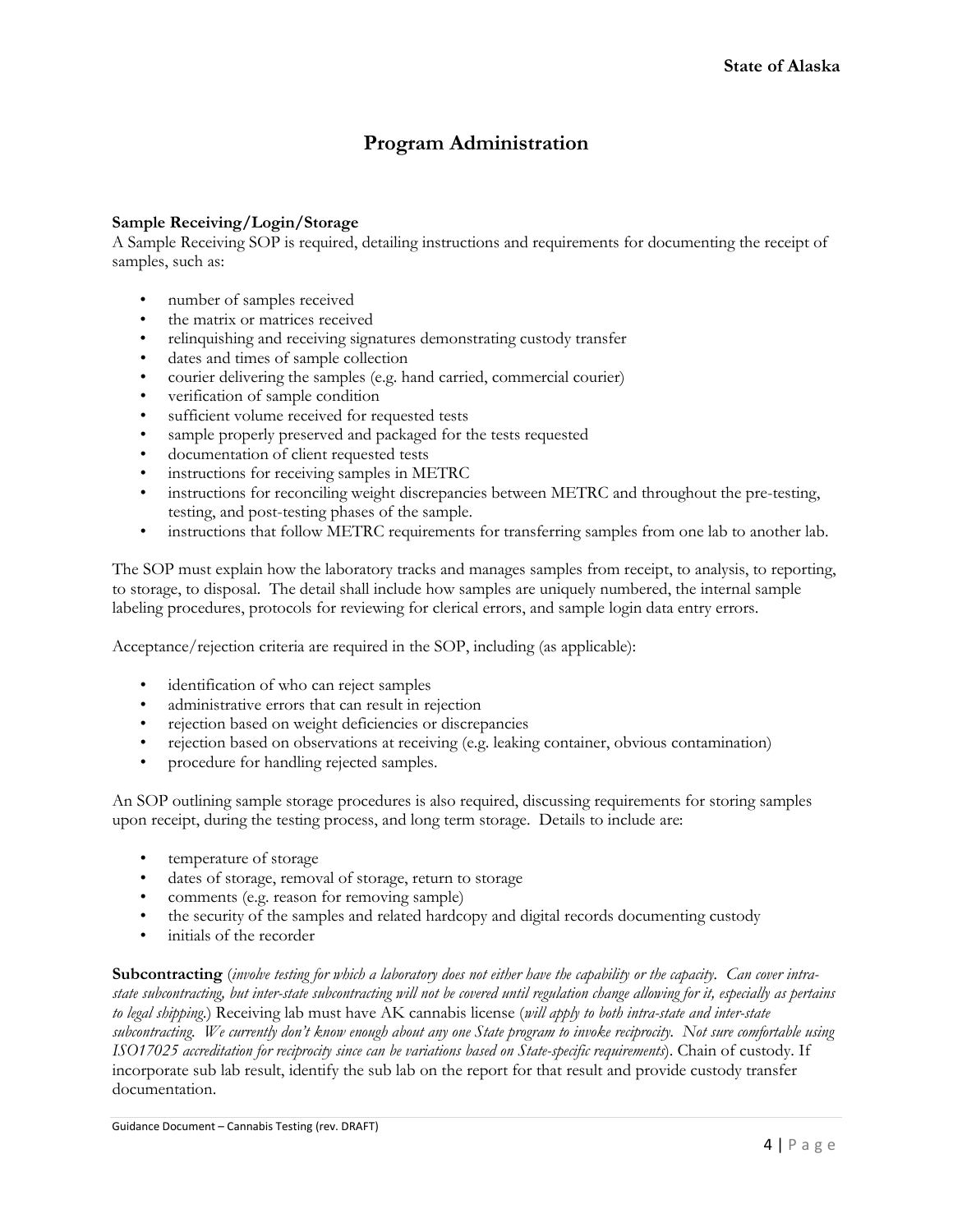By definition, a subcontract lab is another business unit, whether its own discrete company or a separate business unit (different physical location) of the same company. A customer service center location is not a subcontractor.

#### **Training**

The laboratory must document responsibilities, training, and competency for all staff via curriculum vitae (CV), resumes, training records, competency assessment (internal and/or external), and professional certifications. The documentation must identify the analyses and procedures each individual is authorized to independently perform and which require supervision. The criteria for which a person must demonstrate competency for the task or method must be documented.

#### **Record keeping**

Visual observations of sample testing that either factors into the final result or the final result must be recorded.

Raw data, including manual integrations (chromatograms representing before and after the manual integration must be available, initialed and dated by person making the change(s)), including original observations and calculations recorded at the time they are made, have been correctly interpreted and performed

A data reviewer/auditor must be able to recreate the testing environment with which the results were analyzed/determined. Observations that do not directly factor into the final result, but support test results, confirm integrity of sample, standard, and reagent storage conditions, must also be recorded. Examples include but are not restricted to:

- incubation times and temperatures,
- analysis dates and times
- identification of analysts performing the testing and which steps were completed by each person
- instrument IDs, instrument settings and calibrations (see Laboratory Facilities and Equipment section)
- manufacturer and lot numbers of reagents and materials used
- results of control samples (see Quality Control sections below)
- results of quality control checks performed on media and reagents

**Laboratory facilities and equipment** – environmental controls, separation of office activities from laboratory

The laboratory must outline protocols in an SOP or throughout SOPs (as applicable) regarding general housekeeping, including glassware cleaning, to avoid the impact of poor housekeeping on the quality of results.

Instrument maintenance logs are required for documenting scheduled (e.g. daily, weekly) and unscheduled maintenance and repair events. The logs are an important tool for troubleshooting and ensuring that all maintenance and repair are in agreement with manufacturer specifications. After adjustments, the instrument must be verified fit for use by analyzing controls, calibration material, or blanks, as appropriate.

Temperature charts and logs are required for documenting adherence to requirements for temperature dependent equipment (e.g. refrigerators, freezers, incubators, water baths) and tests. The frequency of measurements is dependent on the intended use of the unit or the characteristic of the subject method. Units intended for sample preparation and analysis must minimally have start and stop temperatures recorded.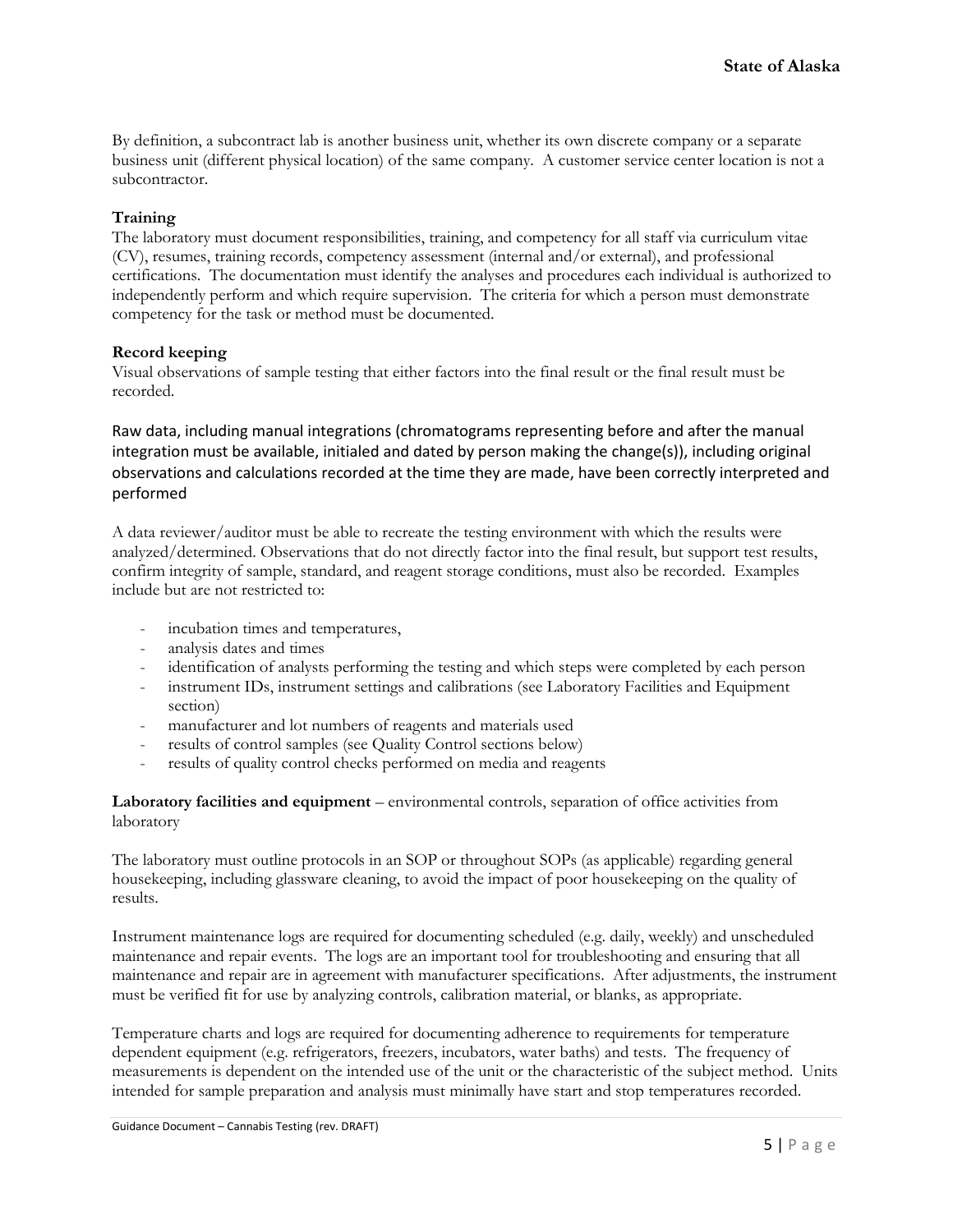Incubation periods that are more than a day require starting temperature readings, a temperature reading each day of the incubation period, and an incubation period ending temperature, including the date and time of each reading, and documenting date and time of the start and stop of the full incubation period. The required temperature range must be stated on each log to assist in identifying outliers. Outliers must be acknowledged on the form, to include corrective action (e.g. temperature adjustment and follow-up reading) or reference to a corrective action document.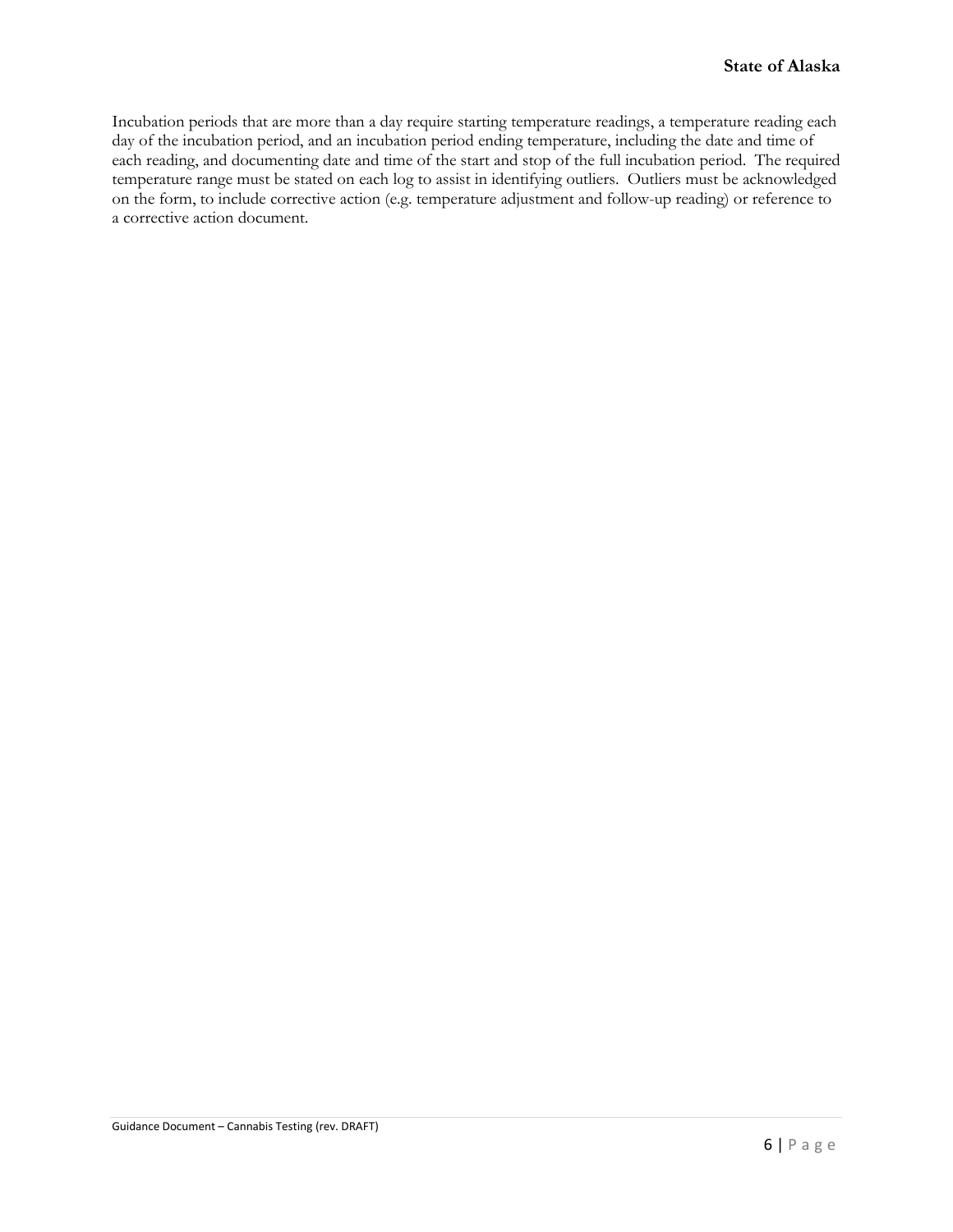## **Quality Systems**

General – This section covers QA, QC, method selection, sample handling, and documentation requirements for the laboratory. The laboratory must discuss these elements in their QM and SOPs (as applicable) and implement them in operations.

Quality manual (QM) –

- Defines the laboratory's quality system. Policies and procedures guiding the laboratory are documented or referenced in the QM. Annual review and updates required.
- Identify key staff positions and the corresponding responsibilities.
- Describe how and the frequency in which the possibility of conflicts of interest are assessed and prevention measures in place to identify or avoid conflicts.
- A statement of commitment from management regarding ethics, code of conduct, and commitment to quality.
- Calibration requirements for support equipment, covering balances, thermometers (reference and working) (liquid, digital, dataloggers), weights (reference and working), pipettes, and fume hoods. Certificate documentation must be maintained, whether performed in-house or by an outside vendor. In-house service/calibrations required and the associated SOP, documented annual training of technicians, and demonstration of competency for the calibration and service.
- Procedures for calibration, verification, and maintenance of support equipment.
- Detail procedures for control, maintenance, and retention of records and documents.
- Documentation procedures, to include documentation procedures discussing error correction, completing forms digitally or on hardcopy, traceability, and record and evidence retention time requirements for hardcopy (sample, testing, and custody evidence related) (5 years required), and digital data acquisition (5 years required).
- Calculation and data reduction procedures for results. Recommend adopting EPA rules for rounding.
- Review and reporting procedures, indicating individual qualifications required to perform data review and reporting.
- Provide procedures for achieving and maintaining traceability of chemical, biological, and metrological standards, reagents, and reference materials used to support or derive any results or measurements.
- Sample receiving, control, storage, and disposal handling procedures.
- Corrective action procedures Required:
	- When deviation or nonconformance from policies and procedures are identified.
	- When QC or PT sample results are outside of acceptance limits
	- Identify:
		- The reason for initiating the corrective action.
		- The individual ultimately responsible for action resolution occurring.
		- The date the problem was identified.
		- Source of the problem identified through root cause analysis.
		- Indicate if customer data is impacted.
		- Apply correction.
		- Have a mechanism to verify implementation of the correction and take additional action if initial corrective action implementation fails.
	- Document corrective action process.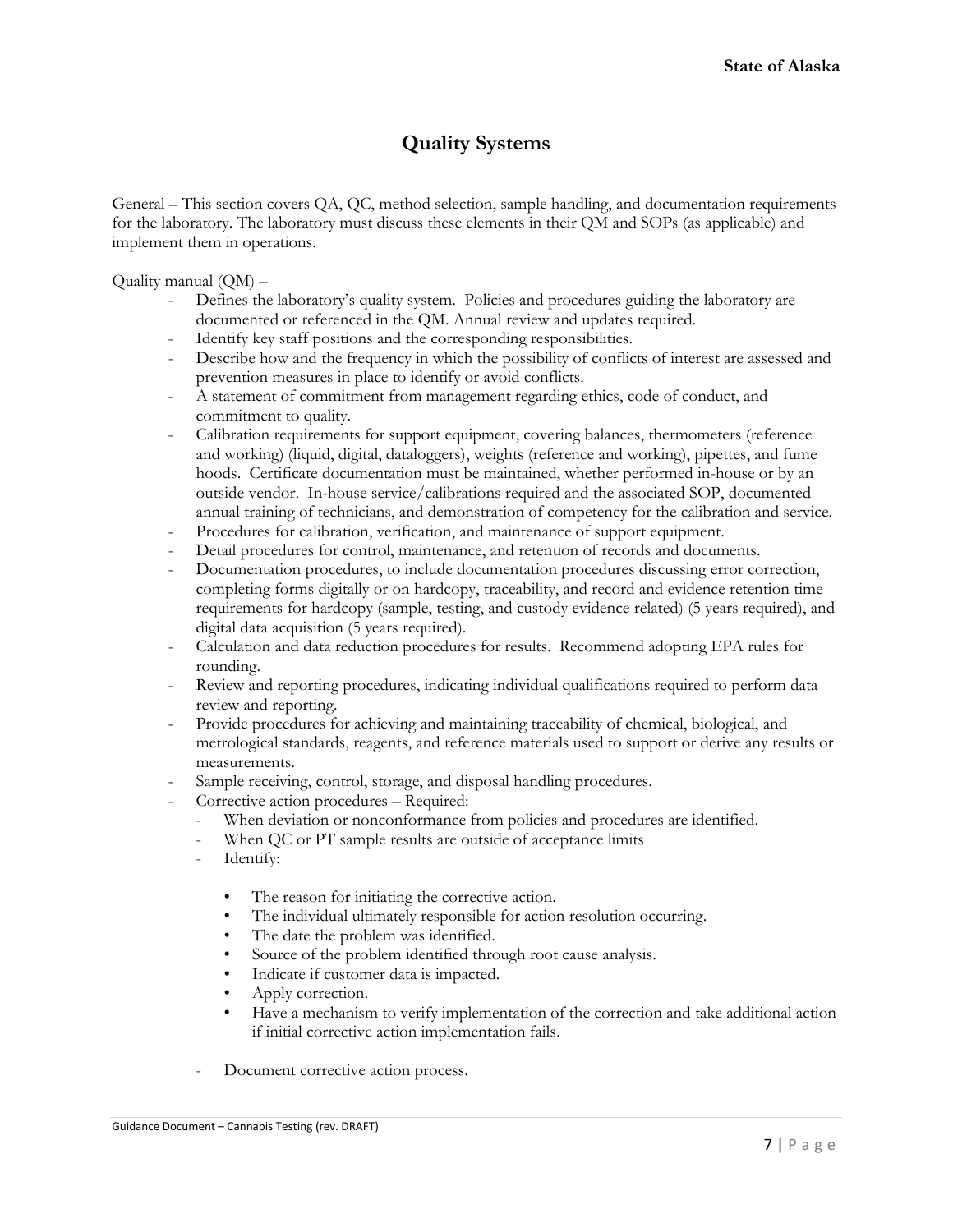- Situations may occur where data, which do not meet all quality criteria, are accepted and reported to the client and METRC. Authority for making this decision, i.e. professional judgment, must be discussed in the QM, defining what laboratory positions have authorization for making the decision. Situations of professional judgment must be documented in the report's project narrative to include:
	- the nature of the outlier.
	- the QC limit or other criterion not met,
	- the parameter/analyte(s) impacted,
	- the impact on the data,
	- any conversation with the client and resulting outcome(s), and
	- the reason the data are reported, despite the exceedance.
	- Demonstration of Capability (staff competence)
- Method selection, validation, and verification procedures
- Measurement traceability
- Measurement uncertainty procedure and frequency of review.

SOPs – Standard operating procedures (SOPs) provide detailed instructions to perform routine operations and practices implemented at the laboratory. These documents represent the procedural flow and give guidance on how to address reasonably anticipated expected and unexpected scenarios.

Procedures for calibration, verification, and maintenance of major analytical instruments. Procedures for incorporating and evaluating quality control samples, including, but not limited to instrument tuning and calibration standards, blanks, LCS samples, matrix fortified samples and duplicates. Specify QC sample frequency, acceptance criteria, and corrective action guidance for outliers. Either in one document or in several individual documents, discuss protocols for homogenizing samples prior to obtaining a representative sub-aliquot for testing and identifying instituted controls for not contaminating the source material in the process.

SOPs must be approved, signed and dated by the Laboratory Director prior to initial use and upon revision. Annual reviews and corresponding updates (if any) are required. SOP documents can be maintained as hardcopy or electronically. If the former, a controlled and documented distribution of documents must be maintained. Only the current versions can be accessible by staff.

Variances to SOPs must be pre-approved by the Laboratory Director or Quality Manager and documented.

**Quality control requirements for chemistry** – QC program to QC samples that assess background contamination (background or blank subtraction is not permitted), sensitivity, level of control, level of bias (results may not be adjusted as a result of QC recovery), reproducibility and selectivity. At least annually, laboratory shall evaluate QC program, including implementation of QC samples, applicability of acceptance criteria, trends, and document any updates.

- All new and revised methods must be validated prior to use, characterizing the PARRCCS parameters.
- Establish MDL and MRL for testing that results in the reporting of a numerical result.
	- Documentation requirements for reagents, controls, and standards
		- Reagent/Control/Standard containers must be labeled with identity of material.
		- Receipt date or preparation date, as applicable.
		- Expiration date.
		- Receiver's or preparer's initials.
		- If received, open date.
		- Storage conditions
		- Lot number and manufacturer or lab-assigned standard ID number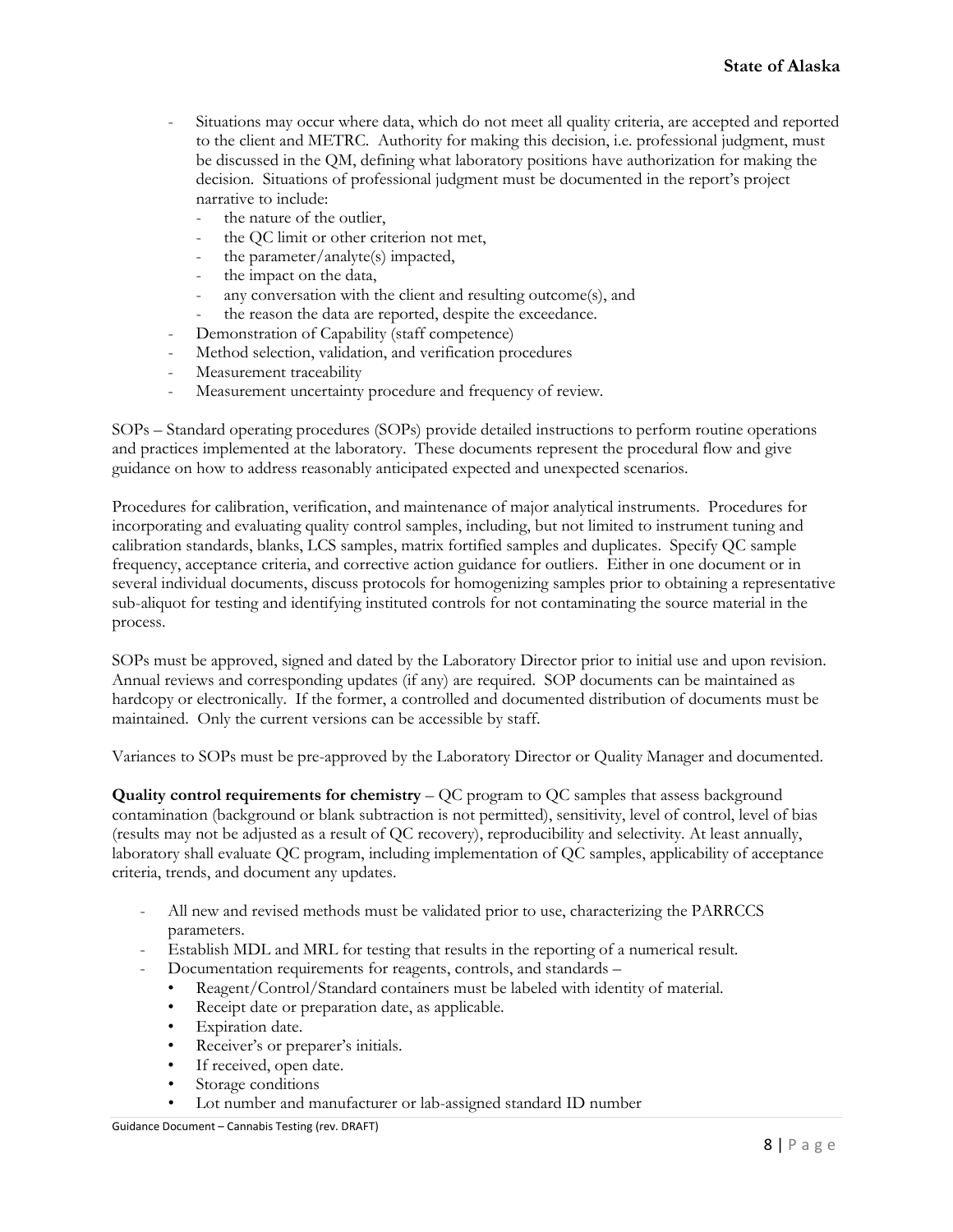- Lot numbers or standard ID numbers must be documented for each preparation and analytical batch.
- Batching A preparation or analysis batch consists of at most 20 samples of a similar matrix. Examples:
	- Plant samples Flower, trim, and kief samples can be in the same batch.
	- Concentrates Concentrates can be in one batch, though the laboratory should consider placing samples with an aqueous based solvent (e.g. water) in one batch and samples with an organic based solvent (e.g. oil, butane, propane) in a separate batch.
	- Edibles Segregating edibles into batches is determined by the base constituent of each matrix. For example, separate samples with a flour base from sugar based samples.
- For multi-parameter analyses, data acquisition conditions for each parameter must be the same as for all associated quality control samples or measures. The latter includes internal and surrogate standards.
- Method blanks  $(MB)$  One MB is required per sample preparation batch of 20 client samples or less. If sample preparation is not a required step, then one MB is required per analytical batch. An MB consists of a matrix similar to the samples and is known to not contain the parameter of interest. For a batch of plant material, a matrix like oregano is an option. An MB is subjected to all of the same steps as a sample. The MB result must be less than the MRL. Samples associated with a failing MB must be re-prepared and reanalyzed with a new set of preparation QC.
- Instrument blanks (IB) One IB is required at the start of each analytical batch. The IB consists of the same solvent make-up used to introduce samples onto the instrument. The IB result must be less than the MRL. Samples and preparation batch QC associated with a failing IB must be reanalyzed.
- Other Blanks other blanks may be used by the laboratory depending on the type of method and concerns of the laboratory and/or client. Trip blanks are used to check for interferences encountered during sample collection and handling. Instrument Blanks may also be inserted between sample analyses to prevent instrument carryover.
- Surrogates  $A$  compound chemically similar to the test parameter, used to determine method efficiency. The surrogate signal ideally must not interfere with that of the target analytes, or as little as possible. Surrogate addition is required for all organic testing (e.g. potency, terpenes). The surrogate is added to all samples, preparation batch QC samples (including, but not limited to MB, LCS, MS, and Duplicates), and analytical batch QC samples (including, but not limited to calibration standards, calibration check standards, QC or second source standards, MSA analyses, and IB). The surrogate is added to the samples at the beginning step of sample preparation and directly into the matrix. The surrogate is measured in the same way as the target analyte (i.e. same channel or wavelength). The laboratory shall establish performance based QC limits (PBQLs) based on historical data generated at the lab. If sufficient historical data are not available, the laboratory will use 80 – 120% as interim limits until which time sufficient data points are available to generate PBQLs. PBQLs shall represent a 99% confidence interval. Samples and QC samples with surrogate results not meeting the QC limits must be re-prepared and reanalyzed. Preparation batch QC samples with failing surrogate results necessitate the re-preparation of all samples and QC samples.
- LCS One LCS is required per sample preparation batch of 20 client samples or less. An LCS is subjected to all of the same steps as a sample. The LCS is measured in the same way as the samples (i.e. same channel, wavelength, parent ion, etc.). The laboratory shall establish performance based QC limits (PBQLs) based on historical data generated at the lab. If sufficient historical data are not available, the laboratory will use  $80 - 120\%$  as interim limits until which time sufficient data points are available to generate PBQLs. PBQLs shall represent a 99% confidence interval. Samples with target parameter or surrogate results not meeting the QC limits must be re-prepared and reanalyzed. If a recovery failure occurs for a target analyte or surrogate, the entire preparation batch must be reprepared and reanalyzed. An LCS duplicate (LCSD) can provide on-going method stability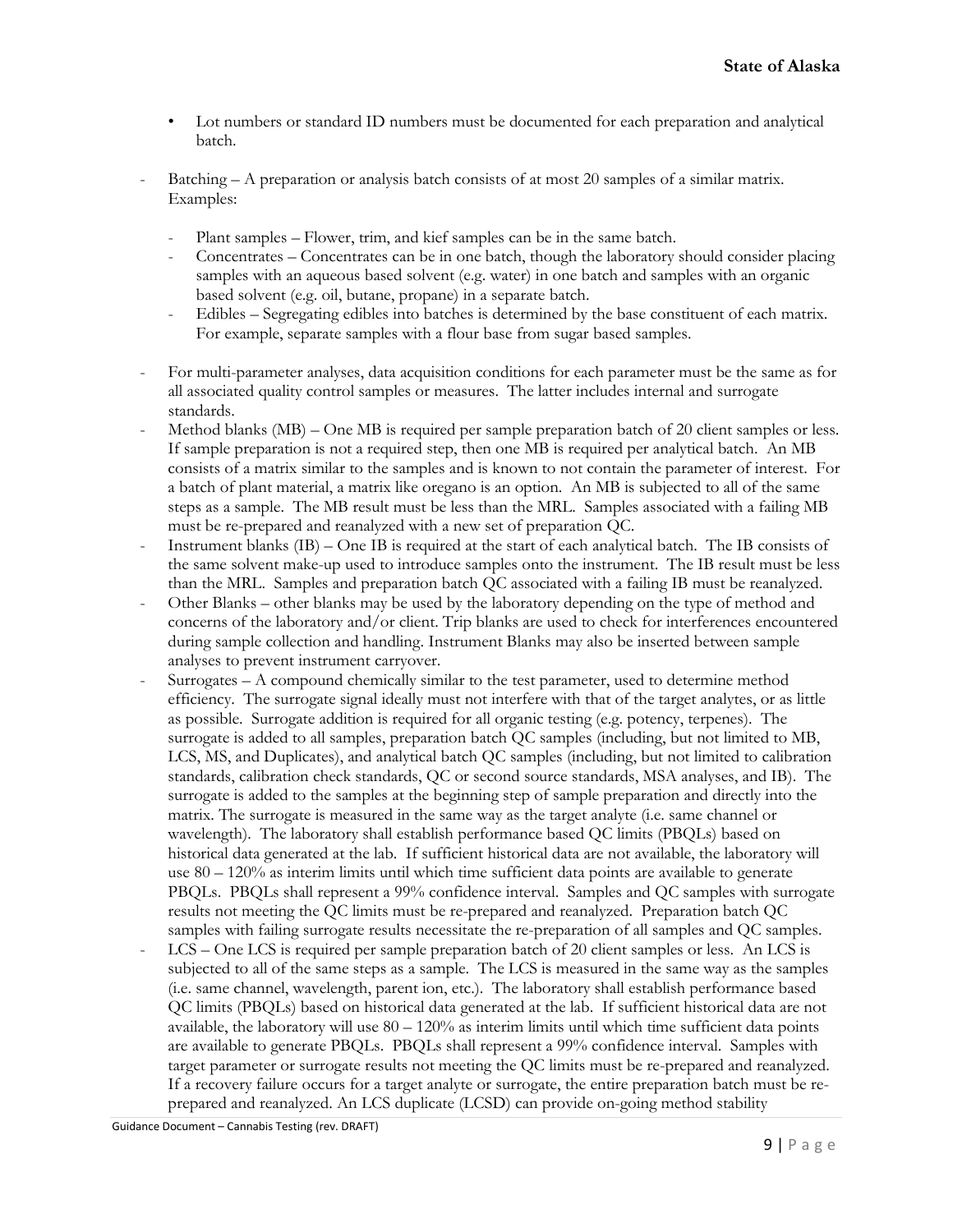information, and decrease the number of batches needed to accumulate performance-based data.

- MS One MS is required per sample preparation batch of 20 client samples or less. An MS is subjected to all of the same steps as a sample. The MS is measured in the same way as the samples (i.e. same channel, wavelength, parent ion, etc.). The laboratory shall establish performance based QC limits (PBQLs) based on historical data generated at the lab. If sufficient historical data are not available, the laboratory will use  $80 - 120\%$  as interim limits until which time sufficient data points are available to generate PBQLs. PBQLs shall represent a 99% confidence interval. Samples with surrogate results not meeting the QC limits must be re-prepared and reanalyzed. If a recovery failure occurs for a target analyte or surrogate and the recovery is greater than or equal to 50%, data can be accepted if all target analyte and surrogate results in the associated batch LCS are acceptable. If the MS recovery is less than 50%, the parent sample, MS, and associated duplicate must be re-prepared and reanalyzed.
- Duplicate (sample duplicate or matrix spike duplicate) One duplicate is required per sample preparation batch of 20 client samples or less. Given sufficient sample volume, it is best practice to use the parent sample for the duplicate sample as used for the MS sample. A duplicate sample is subjected to all of the same steps as a sample. The laboratory shall establish performance based QC limits (PBQLs) based on historical data generated at the lab. If sufficient historical data are not available, the laboratory will use an RPD of 20 as an interim limit until which time sufficient data points are available to generate PBQLs. PBQLs shall represent a 99% confidence interval. Samples with surrogate results not meeting the QC limits must be re-prepared and reanalyzed. If an RPD failure occurs for a target analyte and the recovery is less than or equal to 100, data can be accepted if all target analyte and surrogate recovery results in the associated batch LCS are acceptable. If the duplicate sample RPD recovery is greater than 100, the parent sample, duplicate, and associated MS sample must be re-prepared and reanalyzed.
- $\overline{OC}$  or second source standard A second source standard must be analyzed immediately after each multi-point initial calibration and before samples and QC samples can be analyzed. Results of this standard must be between 80 – 120% for target analytes and surrogates before sample and QC sample analysis can proceed. If the second source standard is accompanied by a vendor supplied certificate indicating PBQLs specific for the standard, those limits may be used instead.
- Instrument calibration (ICAL) The ICAL must consist of a minimum of three standards analyzed at varying concentrations with the lowest concentration standard at or greater than the MRL, but greater than zero (0). All standards analyzed to establish the ICAL must be analyzed within a 12 hour period. An acceptable ICAL will have a %RSD greater than or equal to 15%, a linear regression correlation coefficient greater than or equal to 0.995, or a coefficient of determination value greater than or equal to 0.99 for target analytes and surrogates before the second source standard, sample, and QC sample analyses may proceed. Ideally, the calibration is not forced through zero. An IB may be used as an additional calibration point, but it cannot replace one of the three known concentrations.
- Continuing calibration verification  $(CCV) A CCV$  standard, which is prepared from the same stock standard as the ICAL standards, must be analyzed at the start of the run, after every 10 injections, and at the end of the run. If an ICAL starts the analytical run, the CCV must be analyzed after the second source standard and before samples and QC samples are analyzed. The target analytes and surrogates in the CCV must have recoveries between 85 – 115%. Analyses of the sample and QC samples must be bracketed (before and after analysis) by compliant CCVs. Any samples or QC samples associated with a noncompliant CCV must be reanalyzed. Bracketing CCVs must be no longer than 12 hours apart.
- Internal standards (IS) ISs can be added to samples and preparation and analysis QC samples for quantitative and retention time (RT) shift monitoring purposes. If ISs are used, they must be added to all samples, blanks, and preparation and analysis QC samples. IS area and RT data are compared to the area(s) and RT(s) of the mid-level standard in the ICAL. The quality control limits for the area are from 50% to 200% percent of the IS area in the mid-level ICAL standard. The quality control limits for the RT are  $\pm$  0.50 minutes of the IS RT in the mid-level ICAL standard. If the IS area or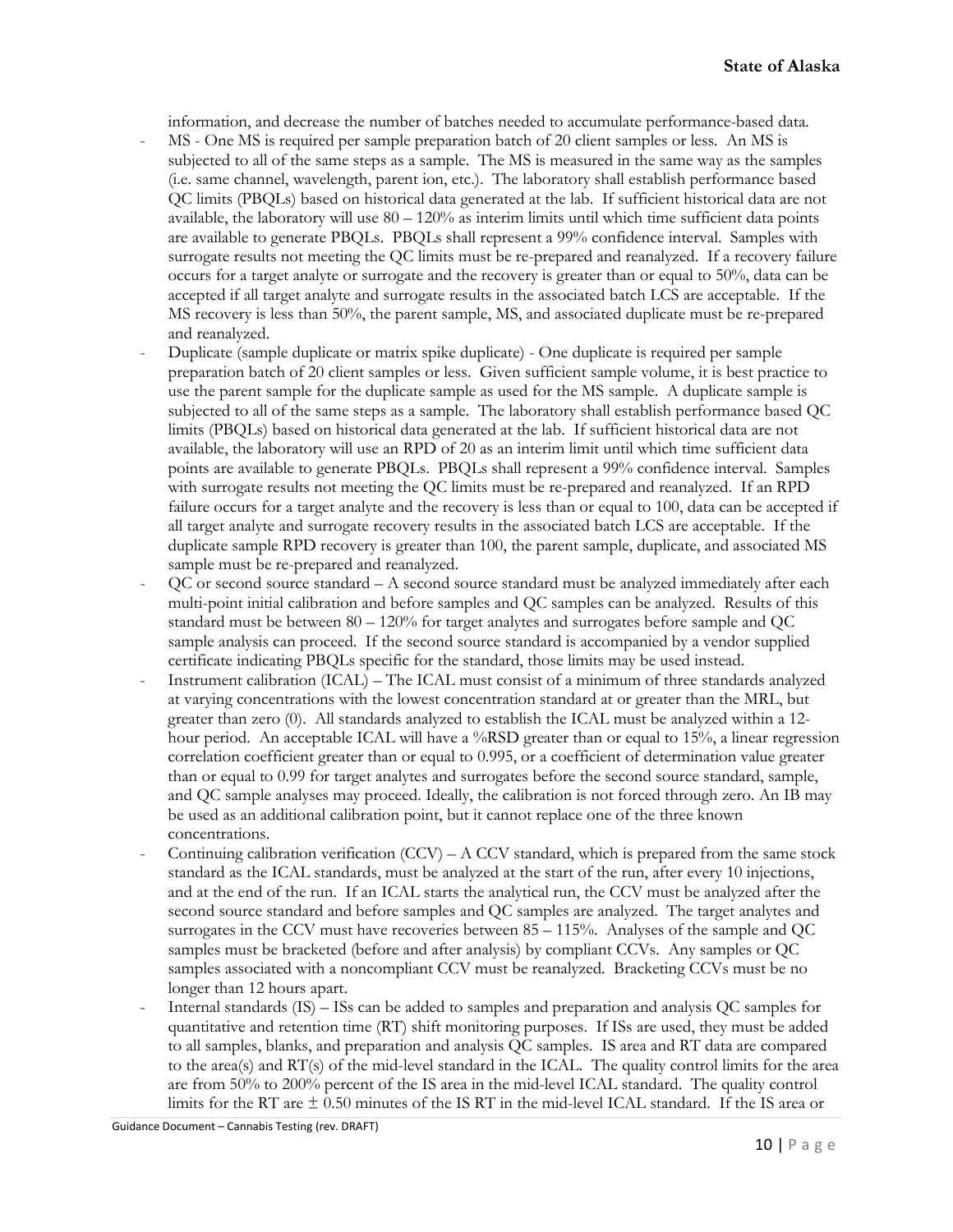RT does not fall within the QC limits, the sample or QC sample must be reanalyzed.

- Selectivity for non-mass spec methods, have a procedure in place to confirm target analyte identity (e.g. dual column, dual detector, dual wavelength, RT windows)
- Peer review Data review procedures must be sufficient to assess the accuracy, precision, and other performance measures are attained and the tests performed as required to ensure accurate and reliable results are reported. Timing and number of reviewers should be assessed periodically for effectiveness.
- Safety plan and training
	- Fume hoods must be available for any work involving toxic chemicals.
	- SDS' should be readily available.
	- Spill kits must be available.
	- Signage in areas where hazardous chemicals are stored and used.
	- Fire extinguisher
	- Hand washing stations
	- Eye wash stations
	- Emergency shower
	- Designated space apart from laboratory operations for desk work, eating and drinking.

#### -**Quality control requirements for microbiology**

- Documentation requirements for reagents, controls, and standards
	- Reagent/Control/Standard containers must be labeled with identity of material.
	- Receipt date or preparation date, as applicable.
	- **Expiration** date.
	- Receiver's and/or preparer's initials.
	- Open date.
	- Storage conditions
	- Lot number or lab-assigned standard ID number
	- Lot numbers or standard ID numbers must be documented for each preparation and analytical batch.
- Negative control The negative control contains another organism to demonstrate method selectivity. The organism may be similar in nature to the target organism and does not produce the same reaction as the target organism. Negative controls will differ depending on the technology used. For media based methods, one negative control must be analyzed on each lot of media before use. If a negative control fails and samples were analyzed concurrently, samples with a negative result may be reported with comment. All other samples must be invalidated. For qPCR a negative control is required for every batch. If a negative control fails, associated samples with a negative result may be reported with comment. All other samples must be invalidated
- Positive control The positive control contains the target analyte/strain of interest. Positive controls will differ depending on the technology used. For media based methods, one positive control must be analyzed on each lot of media before use. If a positive control fails and samples were analyzed concurrently, samples with a positive result may be reported with comment. All other samples must be invalidated. For qPCR a positive control is required for every batch. If a positive control fails, associated samples with a positive result may be reported with comment. All other samples must be invalidated.
- Duplicate sample One duplicate is required per sample batch of five (5) client samples or less. A duplicate sample is subjected to all of the same steps as the original sample. For qualitative analyses, if the duplicate sample does not equal the sample result, the sample and its duplicate must be reanalyzed. Consideration should also be given to possibility of re-preparing and reanalyzing all associated samples. For quantitative analyses, if the RPD of the sample and duplicate is greater than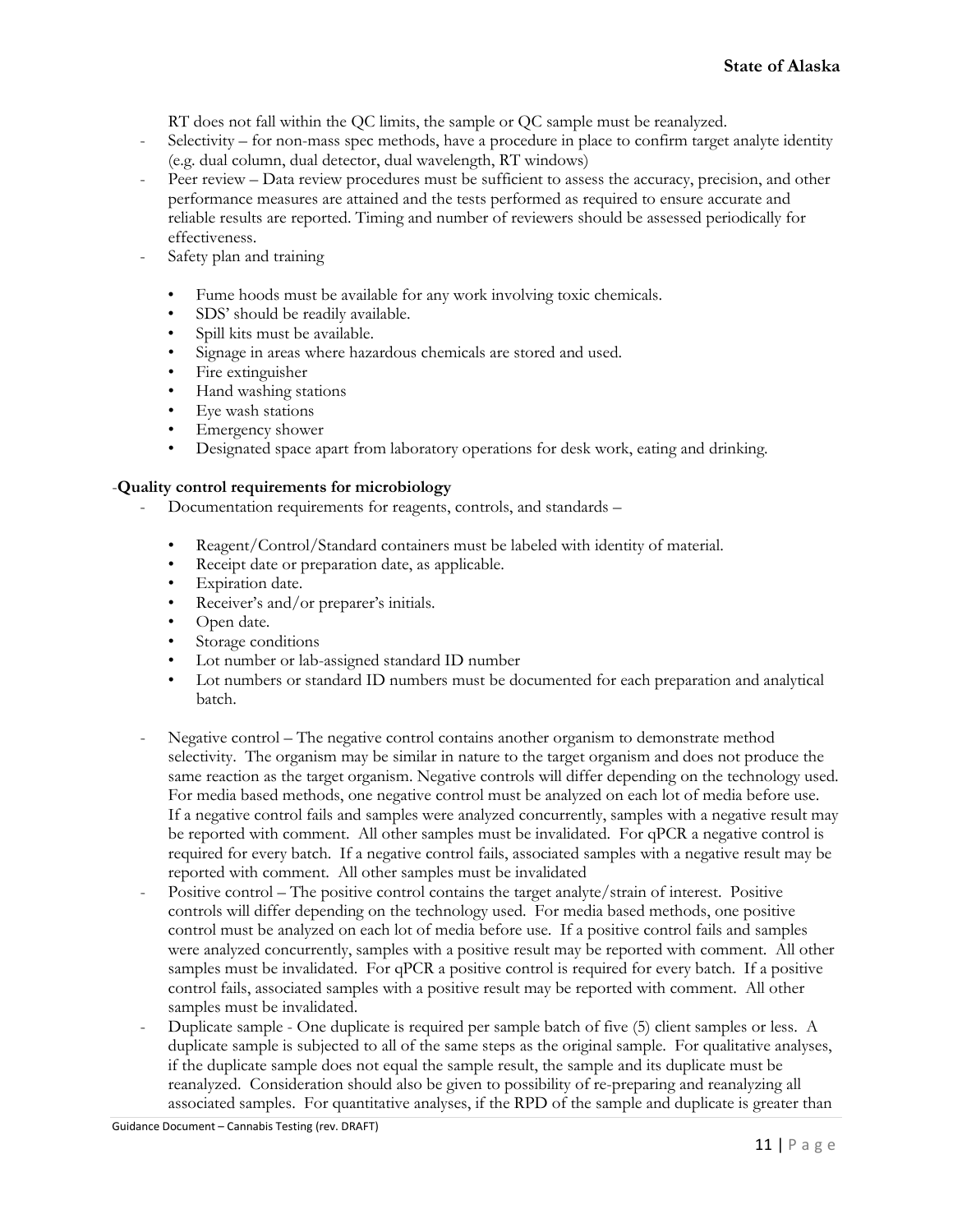100, the parent sample and duplicate sample must be reanalyzed. Consideration should also be given to possibility of re-preparing and reanalyzing all associated samples. When data are accepted, the result for the sample portion designated as the "original sample" is reported.

- Temperature monitoring (see "Laboratory facilities and equipment")
- Sample preparation documentation is required for pre-enrichment and sample preparation steps and shall include the unique ID of the negative and positive controls, the client samples associated with the controls, the weight of the subsample used, the unique ID of all media and reagents used in preenrichment and to prepare the samples, dates/times and temperature samples are placed into and remove from the incubator, the preparer's initials, and the date and time of preparation.
- Sample analysis documentation is required. Time and date samples are placed in the incubator, removed from incubator, and analyzed or examined must be recorded, along with observations or instrument raw data.
- Any verification steps required by the method must also meet the same documentation requirements as preparation and analysis.
- Documentation of macroscopic and microscopic examinations shall include pictures and written observations.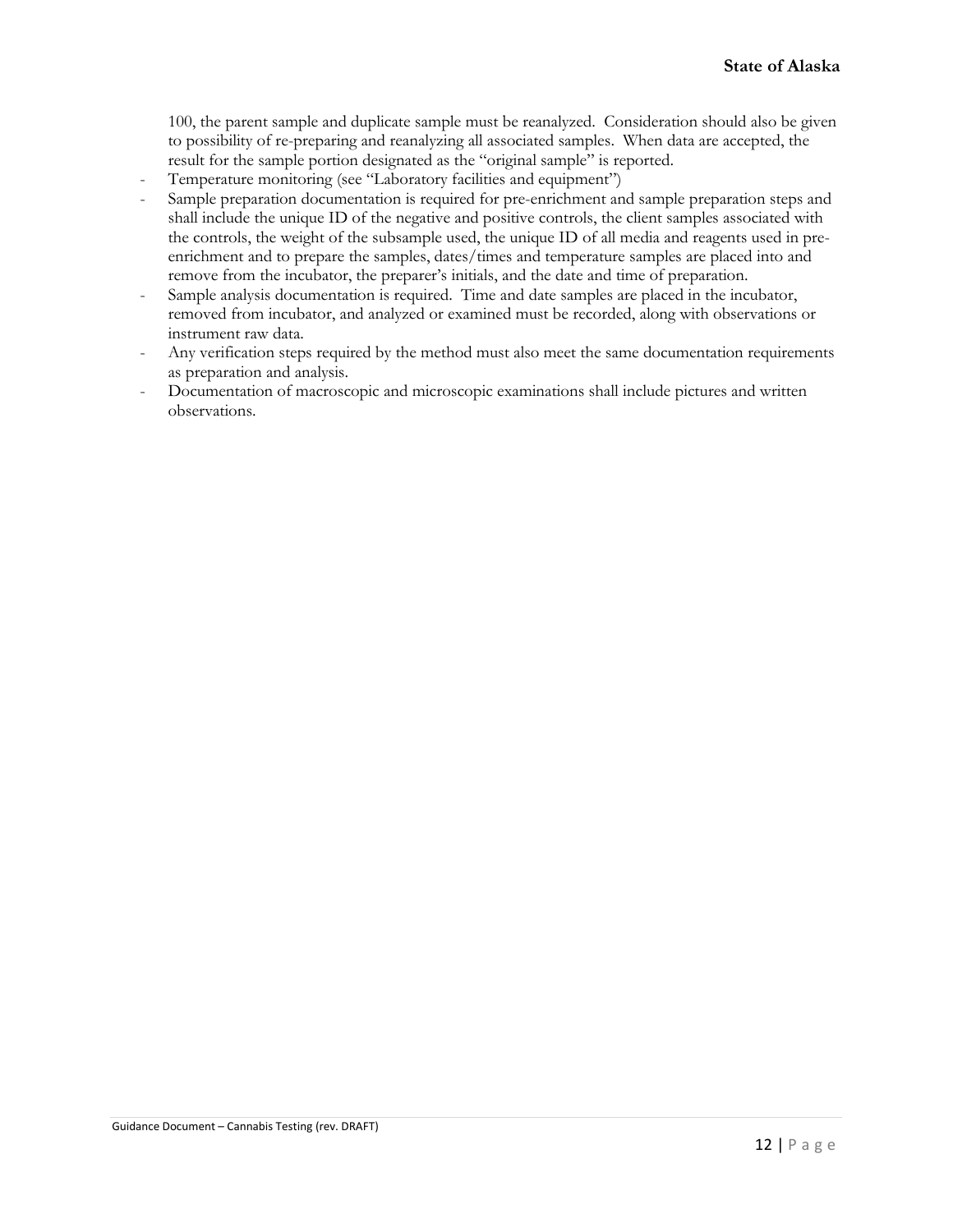## **Reporting**

The laboratory report is required to contain the following elements.

- Testing laboratory's name and physical address. If a subcontract laboratory is used for part or all of the testing, the report must identify the name of the subcontract laboratory and identify the specific testing it performed.
- The report date.
- A unique sample number or alpha-numeric number assigned by the laboratory's receiving and accessioning processes.
- The name of the person submitting the sample for testing and the identifier assigned by the submitter for each sample.
- The date and time the laboratory received the sample.
- Sample matrix.
- The chain of custody record documenting the transfer of the sample from the submitter to the laboratory. If the laboratory submits a sample to a subcontract laboratory, documentation of that custody transfer must also be included in the report.
- A name for each test method and identity of each individual parameter determined by the method.
- The published method or laboratory SOP unique ID for each test method.
- The numerical or text result for each method or individual parameters of a method. If the parameter is not detected, the laboratory can provide the result as "Not Detected", "ND", "Not found", etc.
- The units for each result, as applicable. If the parameter is not detected, the units are still required for the report.
- The MRL for each numerical result, as applicable. If the parameter is not detected, the MRL is still required for the report.
- A report project narrative discussing anomalies or quality control outliers and related corrective action steps encountered during sample receiving, sample preparation, or analytical testing.
- Report results to the MRL, as applicable, unless otherwise specified on a per client or per project basis.
- Amended reports must indicate in the report project narrative what changed from the original report, the reason for the change, and the date of the revised report.
- Chemistry results for plant material must be reported on a dry weight basis (DWB). The percent  $(\%)$ solids result must be reported separately. Chemistry results for all other sample matrices are reported on an 'as received' basis.

### % Solids Result (DWB) = wet wt. sample result  $\times \frac{100}{\sqrt{3}}$

• Each required test, whether failing or passing, must be reported in METRC within 24 hours (i.e. one (1) calendar day) of the test completing as per 3AAC306.670. "Test completing" is defined by this document as the sample and related preparation batch and analytical batch QC have been successfully analyzed.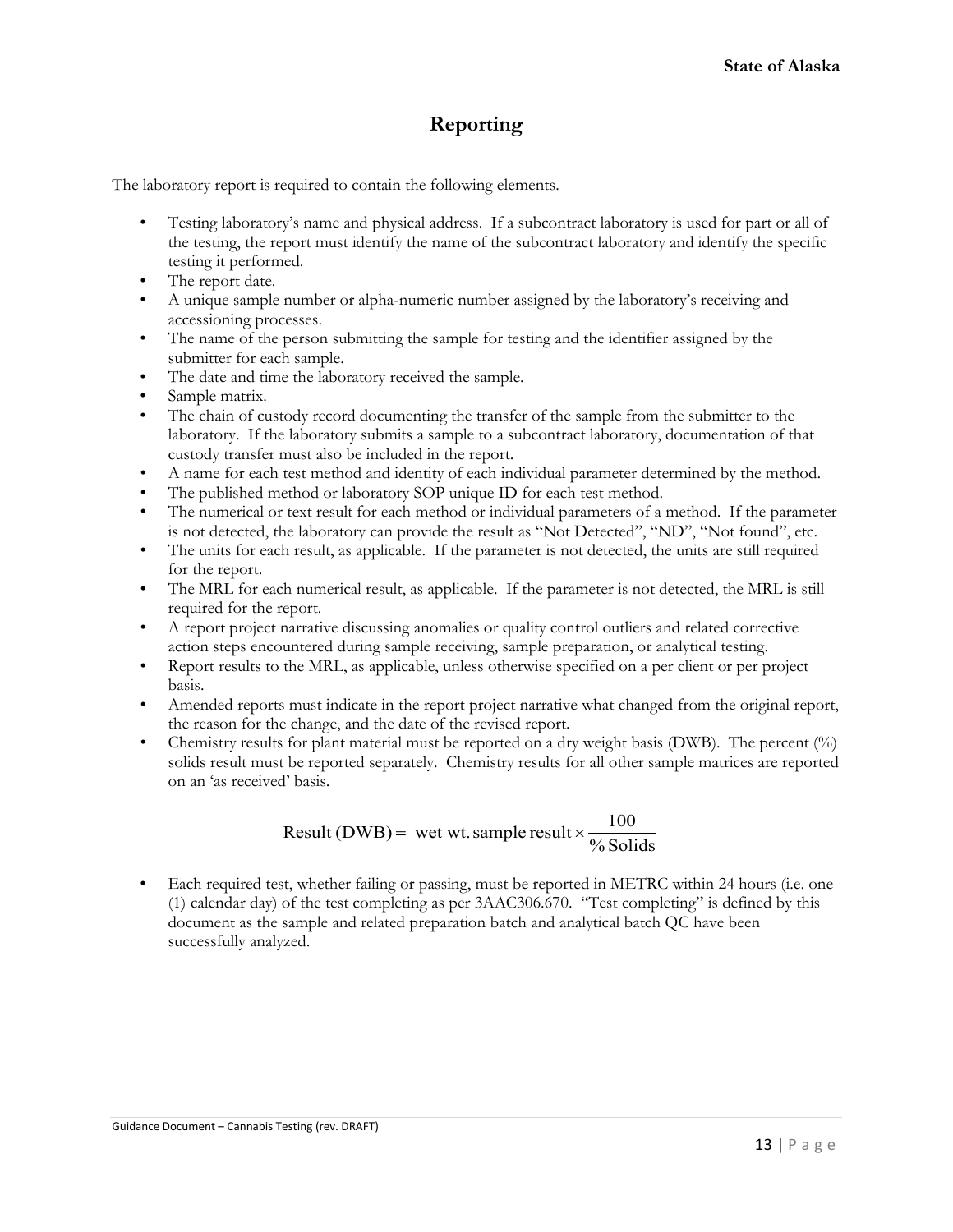## **Proficiency Testing**

To obtain and maintain a license to perform testing, the laboratory must participate in Proficiency Testing (PT) for each test. This testing ensures accurate results are being produced by licensed laboratories, regardless of methodology. For multi-parameter tests (e.g. potency and terpenes testing), the laboratory must successfully identify and quantitate 80% of the target analytes. Any false positive or false negative results are considered unsatisfactory.

**Required analyses –** applies to regulated constituents (*Aspergillus niger, flavus, fumigatus, E.coli, Salmonella,*  THC, THCA, CBD, CBDA, CBN for each matrix being tested. Sample matrices are cannabis plant material, any edible matrix, or a concentrate. PTs are required for a new analyst, a method validation, and ongoing on an annual basis per lab (vs. per analyst).

**Treatment of PT samples –** PT samples are treated the same as commercial samples, undergoing the same size reduction, subsampling, pre-treatment, extraction, number of analyses, and analysis procedures. If any special handling is necessary (e.g. sample prep, unit conversion), this treatment is documented with the statement. PT samples may not be reanalyzed to confirm results, may not be analyzed in duplicate, or analyzed with additional QC beyond what is performed for client samples.

Laboratories may report multiple results for a given sample that represent multiple prep and/or analytical protocols/combinations, multiple matrices, or multiple analytical staff. Laboratories may not send a PT sample to another lab and report that lab's result(s). Conversely, a laboratory may not knowingly analyze a PT sample received from another laboratory. Laboratories may not compare results with another laboratory.

The Laboratory Director must sign an attestation statement when submitting results that indicates the PT samples were integrated into the routine sample workflow and did not receive special treatment.

**Reporting -** PT reports are submitted to the entity producing and issuing the samples for scoring. Score reports are sent to the laboratory and AMCO simultaneously. The scored results may be used in part or in whole for decisions regarding licensing/certification status. Reports of PT results may be amended when errors attributed to the PT sample provider are identified or when a clerical error unique to the reporting of PT samples is discovered. The reason for an amended report must be discussed in the PT report project narrative and is subject to rejection or request for additional information issued by the PT provider or AMCO.

**Acceptance limits and grading –** established by the PT provider and determined by provider's in-house testing, factoring in participating lab performance. Acceptance limits are associated with all quality control testing processes and analytes.

**Corrective action –** see corrective action in QM section.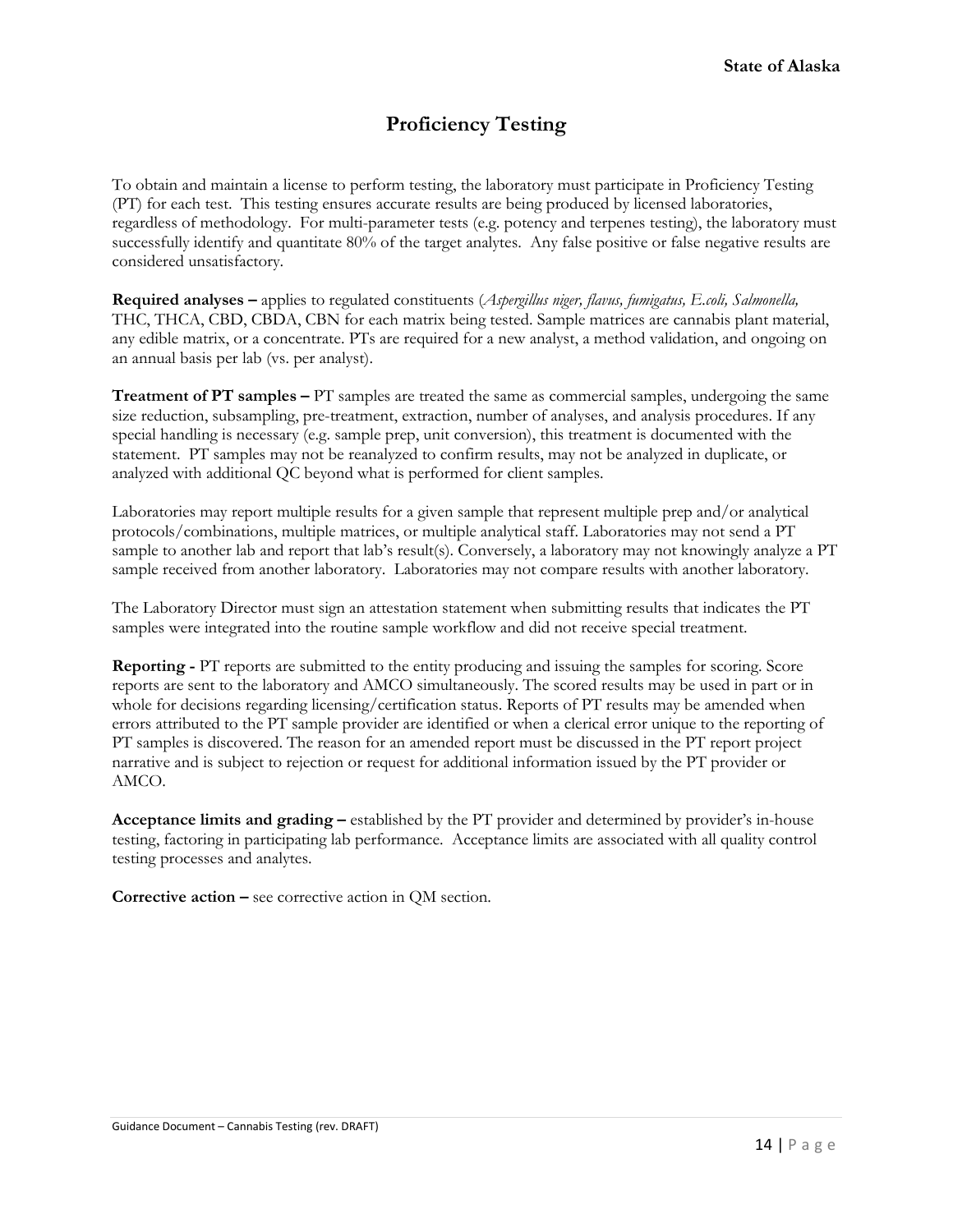### **Audits**

Internal – One internal audit for each sample preparation and test method the laboratory performs must be conducted within six months from the date of implementation. A report must be generated for each internal audit, containing:

- Audit date(s)
- Auditor name
- Date of the report
- Title of the report indicating the method(s) audited
- Name(s) of staff interviewed for the audit
- Questions/topics explored during the audit
- Findings
- Due date for corrective action response

Internal audit reports and the associated corrective action response must be minimally available for inspection within five years of the end of the audit.

Internal audits may be horizontal or vertical in nature. A horizontal audit reviews one particular aspect that is implemented across a laboratory, e.g. document control. A vertical audit reviews one aspect of an operation that is not performed throughout an organization, e.g. extraction for potency testing. These audits are intended, in part, to assess adherence to SOPs and good laboratory practice and to perform a gap analysis of a procedure or quality system(s).

#### Auditor qualifications for internal audits

The concept of someone being trained or qualified as an auditor is defined by a person's skill set and experience. The following aspects are traits and skills to evaluate when identifying a person to be an internal auditor. All of the items below are not required to have a 'yes' answer.

- Overall technical knowledge and experience relative to the audit subject.
- Objective thinking ability.
- Capability to investigate independent of a checklist and has the initiative to pursue unplanned routes of inquiry.
- Professionalism demonstrated with sound judgment and strength in interpersonal skills.
- Fair and respectful of confidentiality when needed.
- Understanding of the lab's quality policies and procedures.
- Ability to stay focused on an audit scope.
- Ability to write a detailed and coherent narrative.

External – External audits may be requested and/or conducted by AMCO or other entity that is an unrelated business concern to the laboratory. The laboratory must allow access to the laboratory and all documentation for purposes of the onsite audit, in order to maintain laboratory certification with AMCO. The resulting audit reports and the corrective action response(s) must be submitted to the auditor and AMCO within one week of completion of the corrective action plan, even if not all of the corrective actions have been implemented or verified to be effective. All corrective actions must be approved by the auditing entity before the audit is considered to be closed.

Corrective action – see corrective action in QM section.